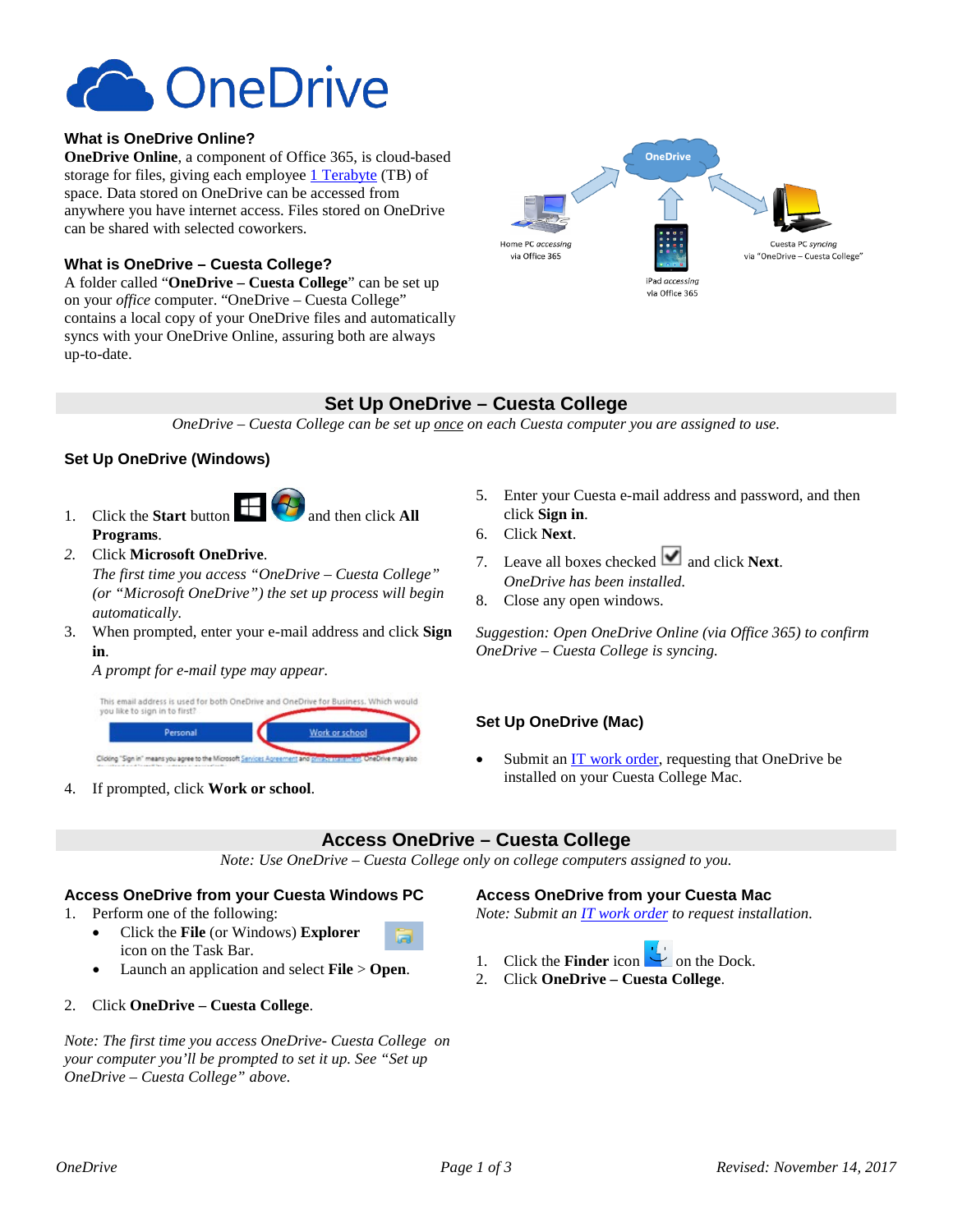## **Access OneDrive Online**

*Note: Use OneDrive Online on any computer (e.g. in classrooms and labs, on off-campus computers, etc.)*

### **Access OneDrive Online**

- 1. Log into Office 365:
	- a. Launch a browser (e.g. Internet Explorer, Safari, etc.).
	- b. Go to **[outlook.office365.com](https://outlook.office365.com/)**.
	- c. Log in with your e-mail address and password.
- 灩 2. Click the **Apps** button.



*A list of files/folders on OneDrive will display.*

### **Access OneDrive (iPad)**

*Note: Before beginning, download and install "Microsoft OneDrive" from the App Store.*

• Tap the **OneDrive** icon. *OneDrive will open, displaying available folders and files.*



# **Basic OneDrive Online Commands**

## **Upload to OneDrive**

- 1. Click **Upload**  $\bar{\uparrow}$  Upload on the toolbar.
- 2. Locate and double-click on the desired file.

### **View a File**

- 1. Click the file name. *If a Word, Excel or PowerPoint file, it will open in an Office 365 application on a new browser tab. Otherwise (e.g. a PDF), it will appear in an onscreen viewer.*
- 2. Do one of the following:
	- Close the browser tab.
	- Click the close button  $\overline{X}$  to close the viewer.

### **Edit a File (with MS-Office or Office Online)**

- 1. Click the name of a Word, Excel or PowerPoint file. *It will display in preview mode on a new browser tab.*
- 2. Click the appropriate "Edit" button:
	- If Word, click **Edit Document**.
	- If PowerPoint, click **Edit Presentation**.
	- If Excel, click **Edit Workbook**.

*A dropdown menu will appear.*



- To edit with MS-Office. select **Edit in** *xxx* where "*xxx*" is "Word", "PowerPoint", or "Excel". When finished, click **Save** and close the app window.
- To edit with Office Online, select **Edit in Browser** from the dropdown. *Note: Saving is automatic.*
- 4. Close the browser tab when finished.



- 1. Select a file by clicking the button left of the filename.
- 2. Make a selection from the toolbar, clicking ellipsis (…) to view hidden selections :
	- **Open** and select from dropdown
	- **Share**, type coworker name and then **Share**
	- **Copy link**, right-click on highlighted link and select **Copy**. Paste when ready. *(Note: Prior to copying, click dropdown arrow to change link settings.)*
	- **Download** and click **Save** when prompted.
	- **Delete** and then **Delete**.
	- **Move to** and select destination folder.
	- **Copy to** and select destination folder.
	- **Rename**, type new name and click **Save**.
	- **Version history**, select version date to **View** or **Restore**.

### **Create a New File**

- 1. Click **New** from the toolbar. *No files/folders should be selected to access "New".*
- 2. Select desired file type (e.g. Word, Excel, etc.). *The appropriate Office Online app will launch.*
- 3. Edit the document and close the browser tab when done.

### **Share Files**

- 1. Right-click file and select **Share** from dropdown menu.
- 2. Click dropdown arrow.
- 3. Select recipient type.
- 4. If desired, select **Allow editing** and click **Apply**.
- 5. Enter email address(es), message and click **Send**.

## **Access Shared Files**

- Select **Files** (left pane) for files you have shared with others.
- Select **Shared with me** (left pane) for files shared with you.